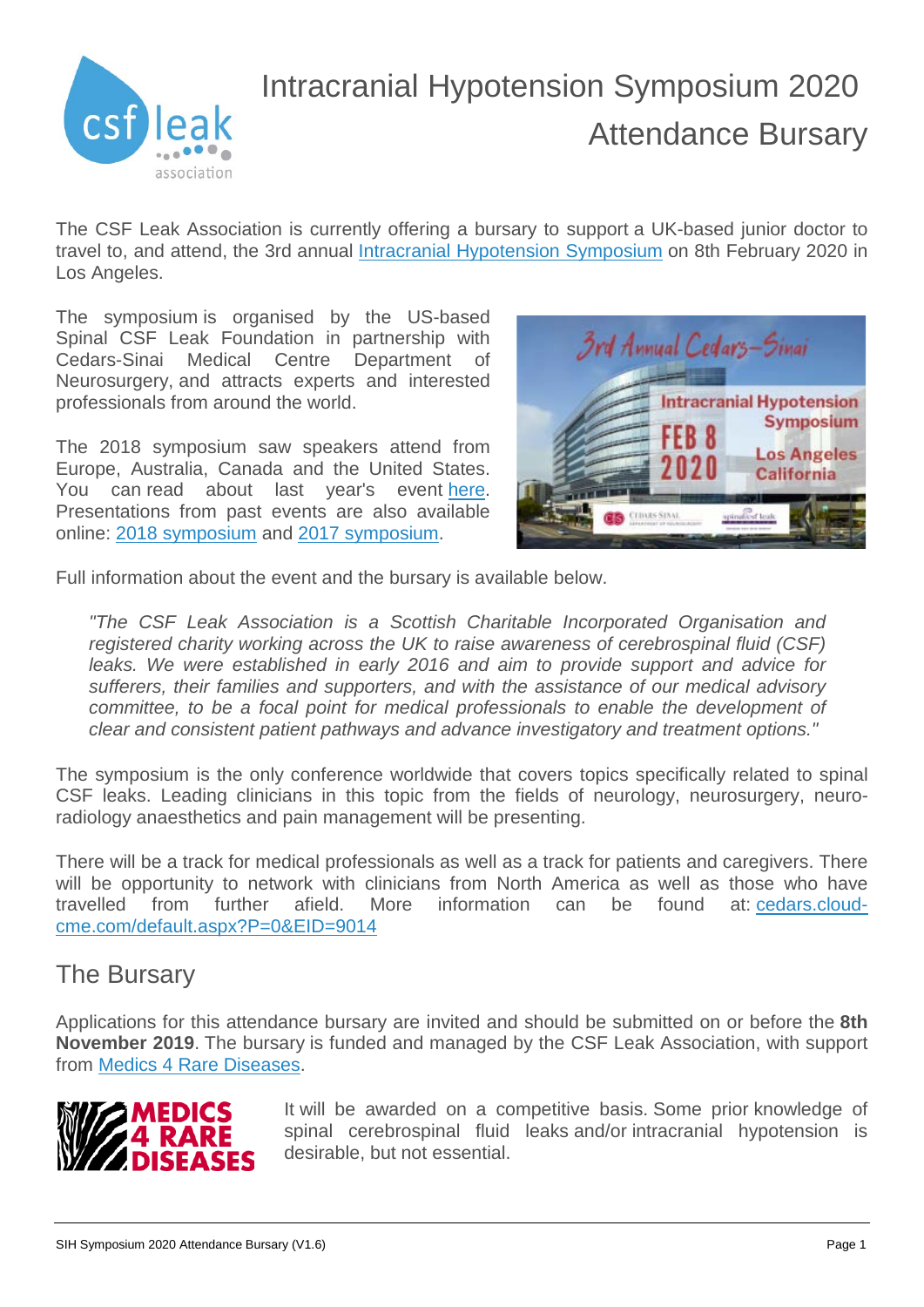This is a fantastic opportunity to learn more about CSF leaks and intracranial hypotension from some of the world's leading experts, and to network with other professionals in the field.

Under the terms of the bursary, the successful applicant will be required to attend the symposium and, as a minimum, provide the charity (and Medics 4 Rare Diseases) with a post-symposium report and an article. The specifics are outlined below as 'deliverables'.

The CSF Leak Association will reimburse symposium fees, insurance, travel, accommodation and subsistence (subject to providing receipts and **up to a maximum of £2000**) after the symposium and once the deliverables have been provided to the charity. Please see the terms and conditions at the end of this page.

If you are interested and would like to apply, please complete our [online application form.](https://www.csfleak.info/bursaries/intracranial-hypotension-symposium-2020/#IHS2020-Form) You can find the person specification, terms and conditions and a full link to the form below.

**The deadline for applications is 8th November 2019. Short listed candidates will be interviewed by Skype in the week beginning 25th November 2019.**

à.

 $\mathbf{a}$ 

| <b>Qualifications/Experience/Interests etc.</b>                                                                                    | <b>Essential</b> | <b>Desirable</b> |
|------------------------------------------------------------------------------------------------------------------------------------|------------------|------------------|
| UK trained doctor (MBBS, MDChB, BM, MC BCh)                                                                                        |                  |                  |
| Minimum postgraduate training level - Foundation Year 2                                                                            |                  |                  |
| Full registration with the General Medical Council                                                                                 |                  |                  |
| Valid Professional Indemnity Insurance with MPS or MDU                                                                             |                  |                  |
| Knowledge of CSF leaks/intracranial hypotension                                                                                    |                  |                  |
| Willingness to learn about CSF leaks/intracranial hypotension                                                                      |                  |                  |
| Able to participate in a Skype interview week beginning 25 <sup>th</sup> November 2019                                             |                  |                  |
| Able to attend the symposium on 8 <sup>th</sup> Feb 2020                                                                           |                  |                  |
| Holder of required documentation to enter the United States of America prior to<br>booking flights e.g. valid passport, Esta, Visa |                  |                  |
| From one of the following medical specialities:                                                                                    |                  |                  |
| Neurology, Neurosurgery, Radiology, Anaesthetics, Pain Management                                                                  |                  |                  |

#### Person Specification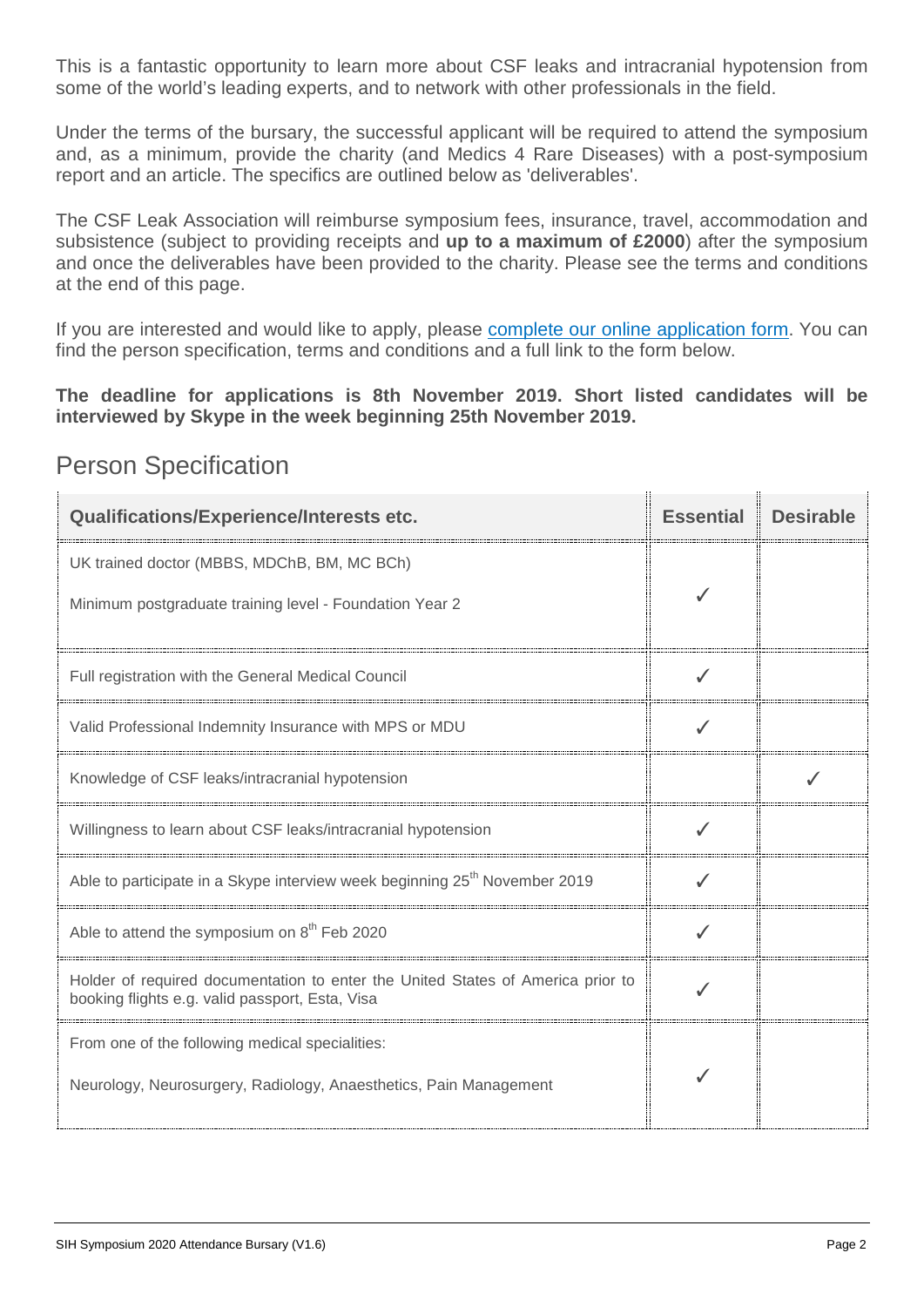## **Deliverables**

As a minimum, the recipient will be required to:

- 1. Attend the Intracranial Hypotension Symposium on 8th Feb 2020 in Los Angeles, USA;
- 2. Provide a detailed post-symposium report to the CSFLA Board of Trustees and Medical Advisory Committee, including the key points raised by principal speakers and a summary of the discussion sessions of interest; and
- 3. Provide an article suitable for publishing on the CSFLA website and that of Medics 4 Rare Diseases (M4RD) and/or in their respective newsletters, website, social media channels and publications. The article should include:
	- a. key highlights from the symposium,
	- b. any benefits and learning that may have been obtained from attending, and
	- c. whether the applicant thought the symposium was a success and why.

A selection of suitable photographs supporting the article would be required (along with all necessary royalty-free permissions for their reuse and publication by or on behalf of CSFLA and/or M4RD).

## Apply Online

Submit your application online at:

[www.csfleak.info/bursaries/intracranial-hypotension-symposium-2020](http://www.csfleak.info/bursaries/intracranial-hypotension-symposium-2020)

## Terms & Conditions

This bursary is offered by the Cerebrospinal Fluid Leak Association, hereafter referred to as 'CSFLA'.

An 'applicant' is an individual who has submitted a complete application form on or before the stated deadline.

The successful applicant, that is the individual to whom CSFLA will award the bursary, shall hereafter be referred to as the 'recipient'.

CSFLA will consider each application on its merits and will assess all information submitted against the person specification and its charitable aims and objectives. References may be requested for shortlisted applicants.

A short list will be drawn up based on applicants' written submissions and applicants thereon will be invited to attend a short interview conducted via tele- or video-conference. The recipient will be selected from the shortlist.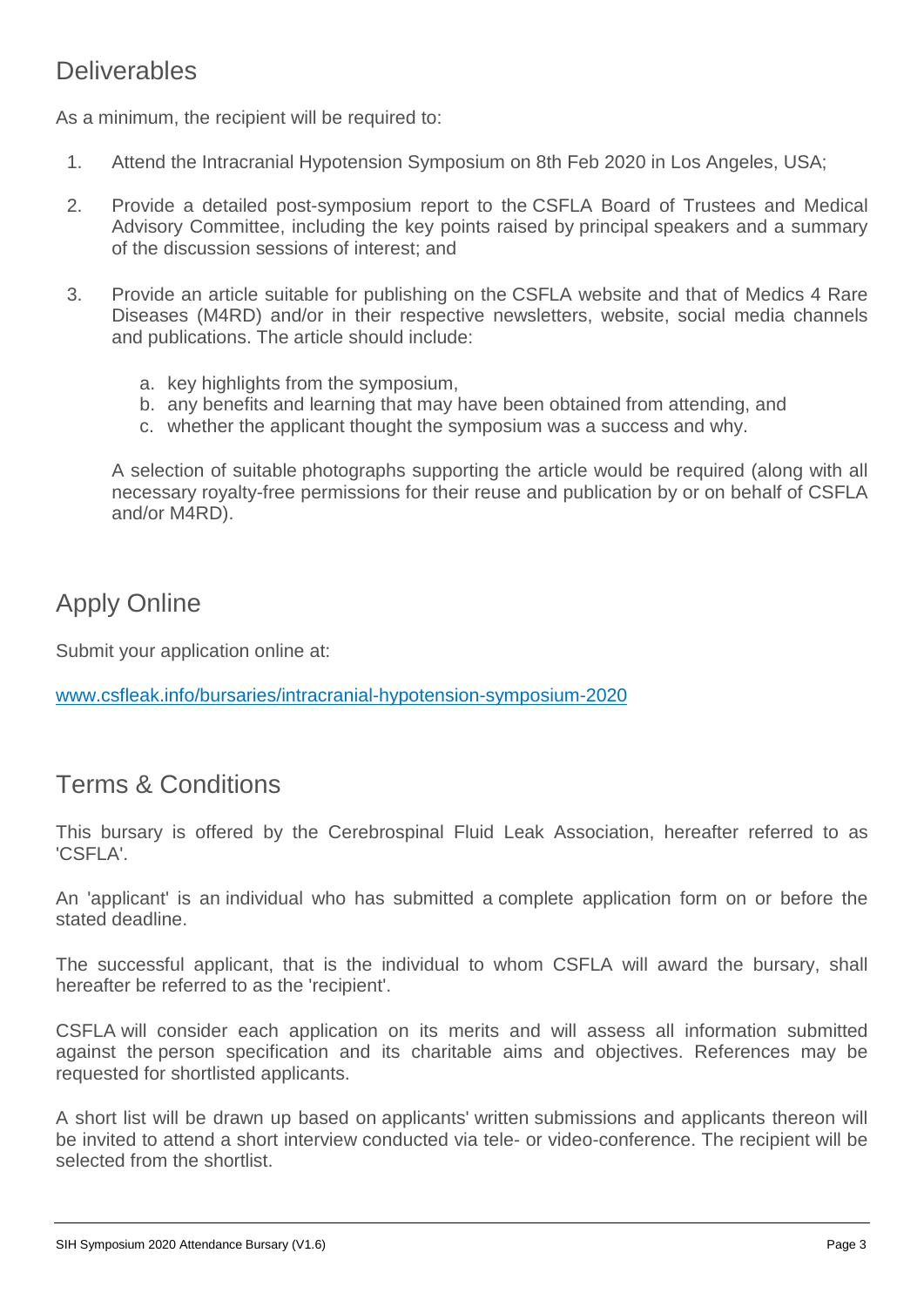CSFLA reserves the right not to award the bursary, should no suitable recipient be identified.

## **Specifics**

- 1. The recipient is responsible for and must be in possession of a valid passport and appropriate travel document to enter the USA prior to booking flights and accommodation for the conference (e.g. Esta/Visa).
- 2. Initial payment of monies relating to conference attendance (e.g. travel, accommodation, subsistence) will be payable upfront by the recipient. Monies will only reimbursed by CSFLA after the conference once a summary of the conference has been provided to them and subject to completing applicable expenses form(s) and providing receipts to evidence each expense.
- 3. CSFLA will reimburse fees and costs incurred by the recipient relating to conference registration, insurance, travel, accommodation and reasonable subsistence up to a maximum total expenditure of £2000. If further costs are incurred, these will not be reimbursed.

For the avoidance of doubt:

- i. CSFLA will only cover economy air travel.
- ii. CSFLA will not reimburse any expenditure relating to alcohol or any other activities not related specifically to conference attendance.
- iii. Unless otherwise agreed in writing, CSFLA will not reimburse fees to attend any conference dinner.
- iv. It is permissible for the recipient to bring a partner or to extend the trip duration, but CSFLA will only cover accommodation, local travel and subsistence expenses relating specifically to the recipient and for the symposium date (including two nights of accommodation and associated subsistence).
- v. A daily subsistence rate for the recipient will be reimbursed by CSFLA. That rate shall be \$93 (USD), unless otherwise agreed in writing by CSFLA.
- vi. Reasonable accommodation allowance will be reimbursed by CSFLA. That allowance shall be \$193 (USD), unless otherwise agreed in writing by CSFLA.
- vii. Travel insurance fees will be reimbursed by CSFLA (recipient to advise if a medical condition may affect insurance and ensure that this is covered, unless cover is not possible).
- viii. Travel to and from departure airport (including parking) will be reimbursed by CSFLA.
- ix. Travel to and from arrival airport to the hotel will be reimbursed by CSFLA.
- x. All monies reimbursed are to be for reasonable expenses. All expenditure for which expenses claims will be made must be receipted. Where there is any doubt, the recipient shall seek clarification from CSFLA prior to any expense being incurred.